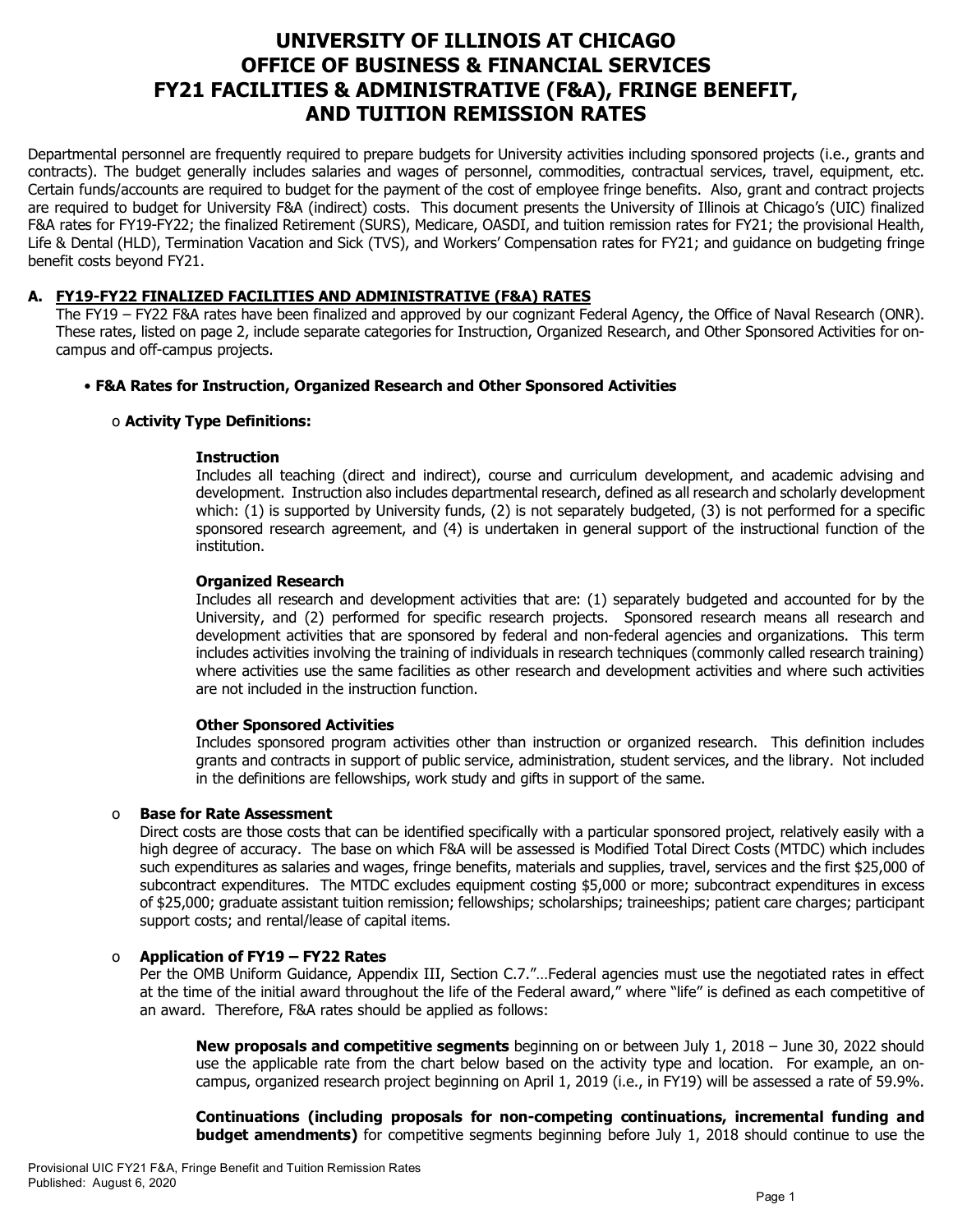applicable F&A rate in effect at the beginning of the competitive segment and specified in the original award document. For example, an on-campus, instruction project beginning on April 1, 2018 (i.e., in FY18) should continue to be assessed an F&A rate of 42.4% (see FY18 rates here).

#### o **Use of On-/Off-Campus Rate**

The on-campus rate should be used for proposals where all work is done using University facilities. The On-Campus rate is to be assessed except when a portion of the sponsored agreement is performed at an off-campus site. The criteria for utilization of the off-campus rate consists of all of the following: (a) performance at the off-campus site must be on a continuous basis; intermittent performance is not sufficient; (b) the University personnel working or engaged on the project must be physically located at an off-campus site; and (c) the off-campus performance must be of sufficient duration; normally a full semester, summer term or period of performance of the sponsored agreement. The space on the South Campus and at 2242 W Harrison that the University leases to UIC departments is considered off-campus. The off-campus rate will be used for the off-campus portion of the work on a sponsored agreement.

Off-campus costs may include costs incurred at the off-campus site for salaries, related benefits, supplies, utility costs, rent, local travel and other similar costs, which are treated as direct. Travel to and from an off-campus site is considered an offcampus cost.

| <b>Chicago Campus Facilities and Administrative (F&amp;A) Rates</b>          |                  |  |  |  |  |
|------------------------------------------------------------------------------|------------------|--|--|--|--|
| <b>Finalized FY19-FY22 Rates</b>                                             | <b>FY19-FY22</b> |  |  |  |  |
| Instruction                                                                  | 40.6%            |  |  |  |  |
| Organized Research                                                           | 59.9%            |  |  |  |  |
| <b>Other Sponsored Activities</b>                                            | 36.0%            |  |  |  |  |
| All Off-Campus Awards (Instruction, Organized Research, and Other Sponsored) | 26.0%            |  |  |  |  |

## • **F&A Rates for Clinical Drug Trials**

#### o **Definition**

These include studies performed for private sponsors which involve human subjects in drug protocols.

#### o **Base for Rate Assessment**

The base for rate assessment is total direct costs. Total direct costs include all costs charged to a sponsored program account, excluding indirect costs, costs of education allowance and administrative allowances.

#### o **FY21 F&A Rate for Clinical Drug Trials** Clinical drug trials are assessed at a rate of 25.0%. This rate was established during FY1994 for non-federally funded clinical drug studies and is applied to Total Direct Costs (TDC)

## **B. FY21 GRADUATE ASSISTANT TUITION REMISSION RATE (SPONSORED ACCOUNTS)**

The Fiscal Year 2021 graduate assistant tuition remission rate will remain 42%. Salaries of graduate assistants with tuition and fee waivers are the base for the assessment of the tuition remission rate. This rate is applied to all GA/RA/TAs working on sponsored programs. Please note that the campus also assesses a "GA tuition remission benefit cost" charge on non-sponsored accounts. More information on this charge is available here: [Memo on Tuition Remission for Graduate Assistants](https://www.obfs.uillinois.edu/common/pages/DisplayFile.aspx?itemId=436386).

## **C. FY21 FRINGE BENEFITS RATES (PROVISIONAL AND FINALIZED)**

Fringe benefit rates are updated annually and audited and approved by the Federal government near the beginning of each fiscal year. Unlike facilities and administrative cost rates, changes in fringe benefit rates are assessed immediately when they become effective, even if the budgeted rates are different. The UIC FY21 Fringe Benefit rates included in the table on pages 3 and 4 are effective July 1, 2020 with BW 16 and MN 8 pay periods (with the exception of Retirement, which is effective with BW 15 and MN 7). The Retirement (SURS), Medicare, and OASDI rates are finalized; however, the Health, Life & Dental (HLD), Termination Vacation and Sick (TVS), and Workers' Compensation rates are provisional. Please refer to *[System Human Resource Services](https://www.hr.uillinois.edu/benefits/)* for detailed information on State of Illinois Plans, Eligibility for State Benefit Plans, and Part-Time Insurance Eligibility for additional fringe benefit eligibility information. Contact [Payroll](https://www.obfs.uillinois.edu/payroll/customer-service/) for assistance with the Substantial Presence test and for additional fringe benefit information related to residents on J-1, J-2, F-1 and F-2 visas.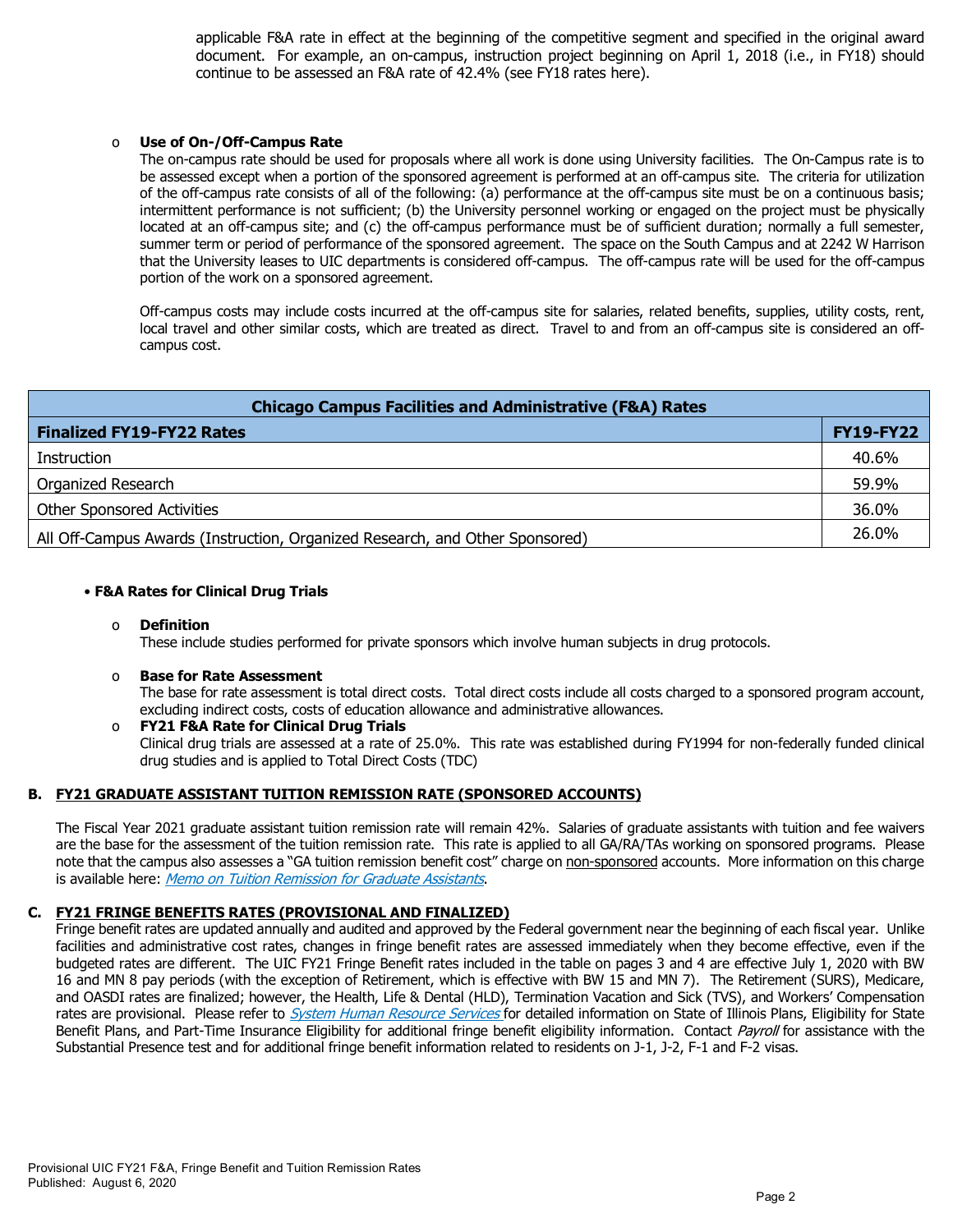The following 2 charts detail the fringe benefit costs by appointment type. The first chart below, details fringe benefit charges to sponsored accounts. The second chart on the following page details fringe benefit charges to non-sponsored accounts. The primary differences between the 2 charts are highlighted in yellow on each chart.

## **CHICAGO CAMPUS FY21 FRINGE BENEFIT RATES APPLICABLE TO SPONSORED PROJECTS**

This Chart Details Fringe Benefit Rates for Appointments Commonly Charged to Sponsored Projects; It is for Budgeting Purposes and is Not Intended to be Used as a Basis for Determining Benefits Eligibility\*

| <b>Appointment</b>                                                                                            | <b>Total Fringe</b><br><b>Benefits Rate</b> | <b>Finalized</b><br><b>Retirement</b><br>$(SURS)$ ** | <b>Provisional</b><br>Health, Life<br>& Dental | <b>Provisional</b><br><b>Workers'</b><br>$Comp+$ | <b>Provisional</b><br>Term.<br><b>Vacation/Sick</b> | <b>Finalized</b><br>Medicare‡ | <b>Finalized</b><br><b>OASDI</b> |
|---------------------------------------------------------------------------------------------------------------|---------------------------------------------|------------------------------------------------------|------------------------------------------------|--------------------------------------------------|-----------------------------------------------------|-------------------------------|----------------------------------|
| Academic and Non-Academic Employees<br>Eligible for SURS and Insurance*                                       | 42.87%                                      | 12.70%                                               | 27.83%                                         | 0.03%                                            | 0.86%                                               | 1.45%                         |                                  |
| Academic and Non-Academic Employees<br>Eligible for SURS, but Ineligible for Insurance*                       | 15.04%                                      | 12.70%                                               |                                                | 0.03%                                            | 0.86%                                               | 1.45%                         |                                  |
| Hourly Student Employees Enrolled 6 hours or More (Fall / Spring)<br>Or Enrolled 3 hours or More (Summer)     | 0.03%                                       |                                                      |                                                | 0.03%                                            |                                                     |                               |                                  |
| Hourly Student Employees Enrolled Less Than 6 hours (Fall / Spring)<br>Or Enrolled Less Than 3 hours (Summer) | 7.68%                                       |                                                      |                                                | 0.03%                                            |                                                     | 1.45%                         | 6.20%                            |
| GA/RA/TAs Enrolled 6 hours or More (Fall / Spring)<br>Or Enrolled 3 hours or More (Summer)                    | 4.33%                                       |                                                      | 4.30%                                          | 0.03%                                            |                                                     |                               |                                  |
| GA/RA/TAs Enrolled Less Than 6 hours (Fall / Spring)<br>Or Enrolled Less Than 3 hours (Summer)                | 11.98%                                      |                                                      | 4.30%                                          | $0.03\%$                                         |                                                     | 1.45%                         | 6.20%                            |
| <b>Hospital Residents</b>                                                                                     | 41.98%                                      | 12.70%                                               | 27.83%                                         |                                                  |                                                     | 1.45%                         |                                  |
| Academic and Non-Academic Employees<br>Ineligible for SURS and Insurance*                                     | 7.68%                                       |                                                      |                                                | 0.03%                                            |                                                     | 1.45%                         | 6.20%                            |
|                                                                                                               |                                             |                                                      |                                                |                                                  |                                                     |                               |                                  |

Research Associates receive fringe benefits that are consistent with their appointment type, detailed above.

Retired employees who are rehired by the University are assessed for Term. Vacation and Sick (0.86%), Medicare (1.45%) and Workers' Comp (0.03%).

Fellowships are not assessed fringe benefits.

\*Please refer to the [System Human Resource Services](https://www.hr.uillinois.edu/benefits/) for detailed information on State of Illinois Plans, Eligibility for State Benefit Plans, and Part-Time Insurance Eligibility.

\*\* For employees who have elected the self-managed plan, the actual rate of 7.6% will be charged.

\*\* The current annual compensation limit for SURS is \$285,000 (for participants certified on or after July 1, 1996) and \$115,928.92 for new employees hired as of January 1, 2011. † For Auxiliary Services, the Worker's Compensation rate is 0.26%.

‡This chart includes a Medicare charge for employees hired after 4/1/86. There are no Medicare charges for employees hired before that date.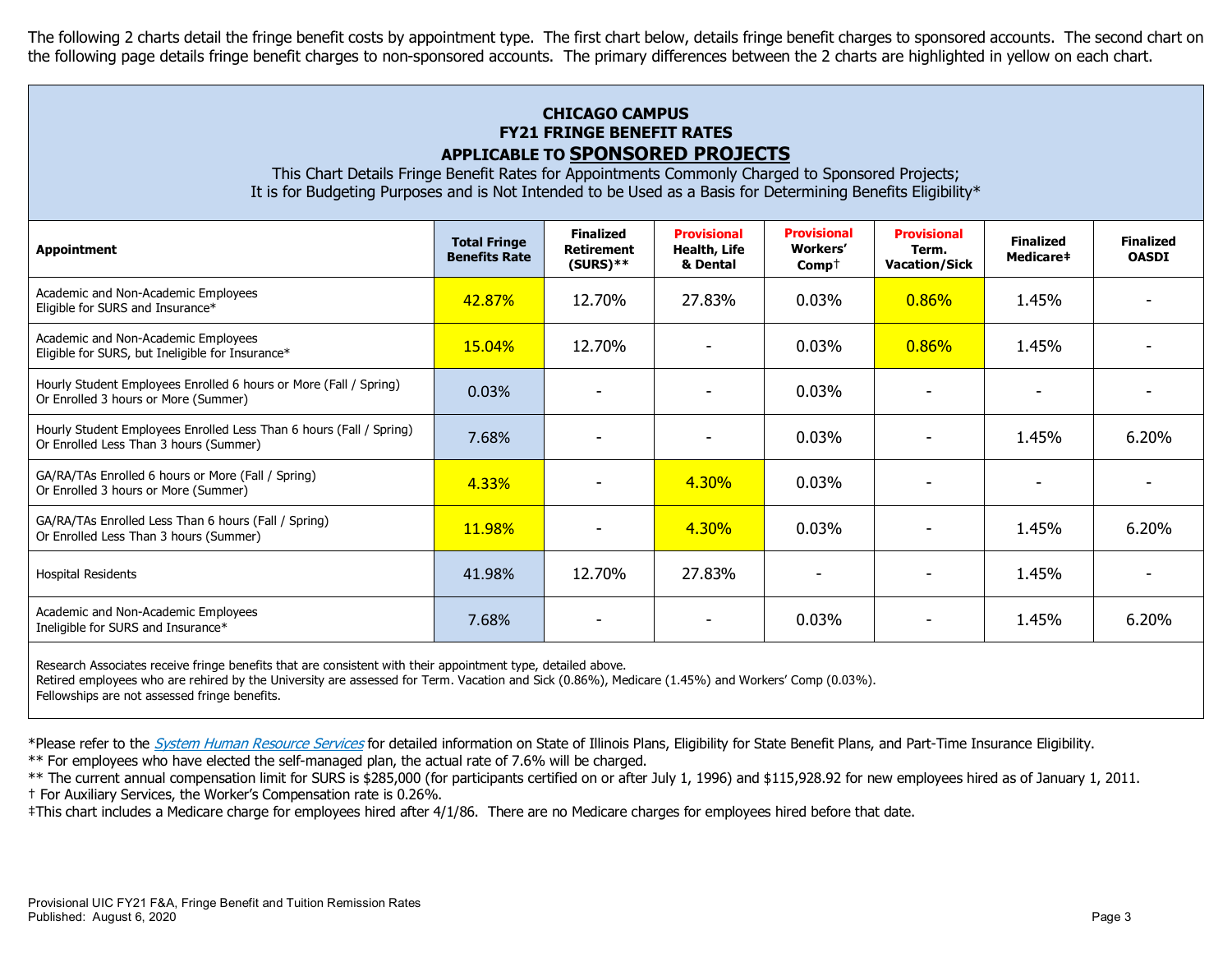## **CHICAGO CAMPUS FY21 FRINGE BENEFIT RATES APPLICABLE TO OTHER ASSESSED ACCOUNTS**

(ADMINISTRATIVE ALLOWANCES, ICR, PRIVATE UNRESTRICTED GIFTS, ETC)

This Chart Details Fringe Benefit Rates for Appointments Commonly Charged to Other Assessed Accounts;

It is for Budgeting Purposes and is Not Intended to be Used as a Basis for Determining Benefits Eligibility\*

| <b>Appointment</b>                                                                                            | <b>Total Fringe</b><br><b>Benefits Rate</b> | <b>Finalized</b><br><b>Retirement</b><br>$(SURS)$ ** | <b>Provisional</b><br>Health, Life<br>& Dental | <b>Provisional</b><br><b>Workers'</b><br>$Comp+$ | <b>Provisional</b><br>Term.<br><b>Vacation/Sick</b> | <b>Finalized</b><br>Medicare# | <b>Finalized</b><br><b>OASDI</b> |
|---------------------------------------------------------------------------------------------------------------|---------------------------------------------|------------------------------------------------------|------------------------------------------------|--------------------------------------------------|-----------------------------------------------------|-------------------------------|----------------------------------|
| Academic and Non-Academic Employees<br>Eligible for SURS and Insurance*                                       | 42.01%                                      | 12.70%                                               | 27.83%                                         | $0.03\%$                                         | $\overline{\phantom{a}}$                            | 1.45%                         |                                  |
| Academic and Non-Academic Employees<br>Eligible for SURS, but Ineligible for Insurance*                       | 14.18%                                      | 12.70%                                               |                                                | $0.03\%$                                         | $\overline{\phantom{a}}$                            | 1.45%                         |                                  |
| Hourly Student Employees Enrolled 6 hours or More (Fall / Spring)<br>Or Enrolled 3 hours or More (Summer)     | 0.03%                                       |                                                      |                                                | 0.03%                                            |                                                     |                               |                                  |
| Hourly Student Employees Enrolled Less Than 6 hours (Fall / Spring)<br>Or Enrolled Less Than 3 hours (Summer) | 7.68%                                       |                                                      |                                                | 0.03%                                            |                                                     | 1.45%                         | $6.20\%$                         |
| GA/RA/TAs Enrolled 6 hours or More (Fall / Spring)<br>Or Enrolled 3 hours or More (Summer)                    | 0.03%                                       |                                                      | $\overline{\phantom{0}}$                       | 0.03%                                            |                                                     |                               |                                  |
| GA/RA/TAs Enrolled Less Than 6 hours (Fall / Spring)<br>Or Enrolled Less Than 3 hours (Summer)                | 7.68%                                       |                                                      | $\overline{\phantom{0}}$                       | $0.03\%$                                         |                                                     | 1.45%                         | 6.20%                            |
| <b>Hospital Residents</b>                                                                                     | 41.98%                                      | 12.70%                                               | 27.83%                                         |                                                  |                                                     | 1.45%                         |                                  |
| Academic and Non-Academic Employees<br>Ineligible for SURS and Insurance*                                     | 7.68%                                       |                                                      |                                                | 0.03%                                            |                                                     | 1.45%                         | 6.20%                            |
|                                                                                                               |                                             |                                                      |                                                |                                                  |                                                     |                               |                                  |

Research Associates receive fringe benefits that are consistent with their appointment type, detailed above. Retired employees who are rehired by the University are assessed for Term. Vacation and Sick (0.86%), Medicare (1.45%) and Workers' Comp (0.03%). Fellowships are not assessed fringe benefits.

\*Please refer to the [System Human Resource Services](https://www.hr.uillinois.edu/benefits/) for detailed information on State of Illinois Plans, Eligibility for State Benefit Plans, and Part-Time Insurance Eligibility.

\*\* For employees who have elected the self-managed plan, the actual rate of 7.6% will be charged.

\*\* The current annual compensation limit for SURS is \$285,000 (for participants certified on or after July 1, 1996) and \$115,928.92 for new employees hired as of January 1, 2011. † For Auxiliary Services, the Worker's Compensation rate is 0.26%.

‡This chart includes a Medicare charge for employees hired after 4/1/86. There are no Medicare charges for employees hired before that date.